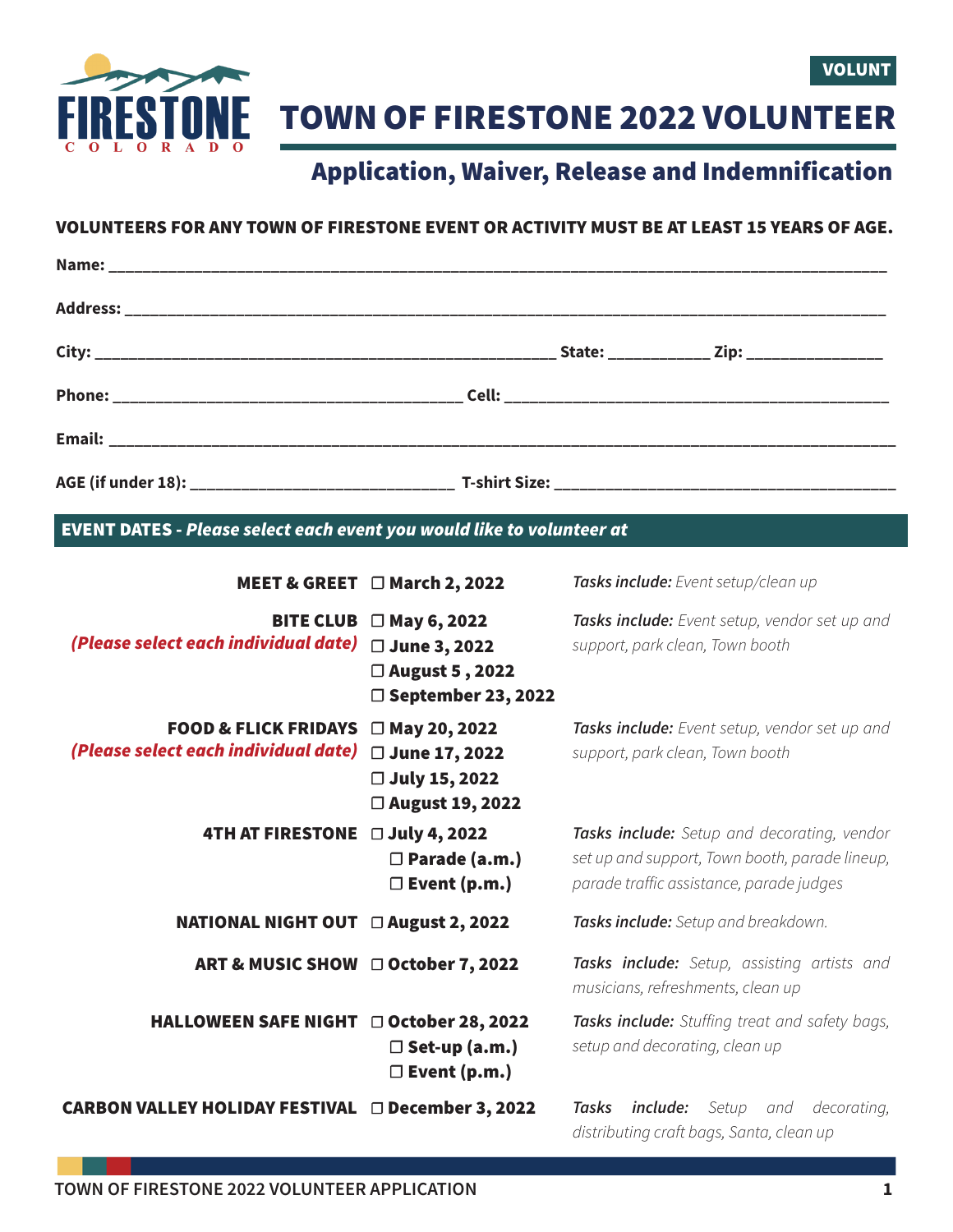## RELEASE OF LIABILITY - *Please read carefully before signing*

The undersigned hereby voluntarily enters into this waiver, release and indemnification.

I realize that the above-described activities are or may be dangerous and do or may involve risks of injury, loss or damage, including but not limited to risks of bodily injury, personal injury, sickness, disease, death, and property loss or damage. I am aware of these risks and further acknowledge that these and other risks may arise from a variety of foreseeable and unforeseeable circumstances connected with these activities. By signing this agreement, I hereby voluntarily assume all such risks of risks of injury, loss or damage to me or to any third party in any way arising out of or related to my participation in the above-described activities, whether or not caused by the act, omission, negligence or other fault of the Town, its officers or its employees, or by any other cause, excepting only those arising solely from willful and wanton conduct of the Town's officers or employees.

By signing this agreement, I further hereby waive, and exempt, release and discharge the Town, its officers, employees and insurers, from any and all claims, demands and actions for any injury, loss or damage arising out of or related to the above-described activities, whether or not caused by the act, omission, negligence or other fault of the Town, its officers or its employees, or by any other cause, excepting only those arising solely from willful and wanton conduct of the Town's officers or employees.

For and on behalf of myself, my successors, representatives, heirs, executors, assigns and transferees, I hereby further agree to defend, indemnify and hold harmless the Town, its officers, employees and insurers, from and against any and all liabilities, claims and demands, including any third party claim asserted against the Town, its officers, employees or insurers, on account of any injury, loss or damage, including without limitation claims arising from bodily injury, personal injury, sickness, disease, death, property loss or damage, or any other loss of any kind whatsoever, which arise out of or are in any way related to the above-described activities, whether or not caused by my act, omission, negligence or other fault, or by the act, omission, negligence or other fault of the Town, its officers or its employees, of by any other cause, excepting only the willful and wanton conduct of the Town's officers or employees.

I authorize the Town of Firestone to obtain medical attention for me (and my child) in case of emergency, and I hereby release the Town of Firestone, its officers, employees and insurers, from any and all liabilities, damages, actions or causes of action arising from the procurement of such medical attention for me (or my child).

I agree to abide by all rules and regulations governing Town volunteer activities, and to follow the instructions of Town staff while participating in these activities. I am participating in these activities solely as a volunteer, gratuitously and without any expectation of any compensation.

Volunteers are not governed by the policies in the Town of Firestone Employee Handbook and do not receive pay or benefits. Volunteers can be released by the Town from volunteer service at any time, as the Town in its sole discretion determines necessary or appropriate. Volunteers may be required to complete a waiver/release and to complete insurance forms prior to performing service for the Town.

By signing this agreement, I hereby acknowledge and agree that this agreement extends to all actions, omissions, negligence or other fault of the Town, its officer or employees, and that said agreement is intended to be as broad and inclusive as is permitted by the laws of the State of Colorado. If any portion hereof is held invalid, it is further agreed that the balance of this agreement shall continue in full force and effect. I further understand that nothing herein is intended or shall constitute any waiver of the monetary limitations or other rights, immunities or protections provided by the Colorado Governmental Immunity Act, C.R.S. § 24-10-101 et seq., or otherwise available to the Town, its officers or its employees